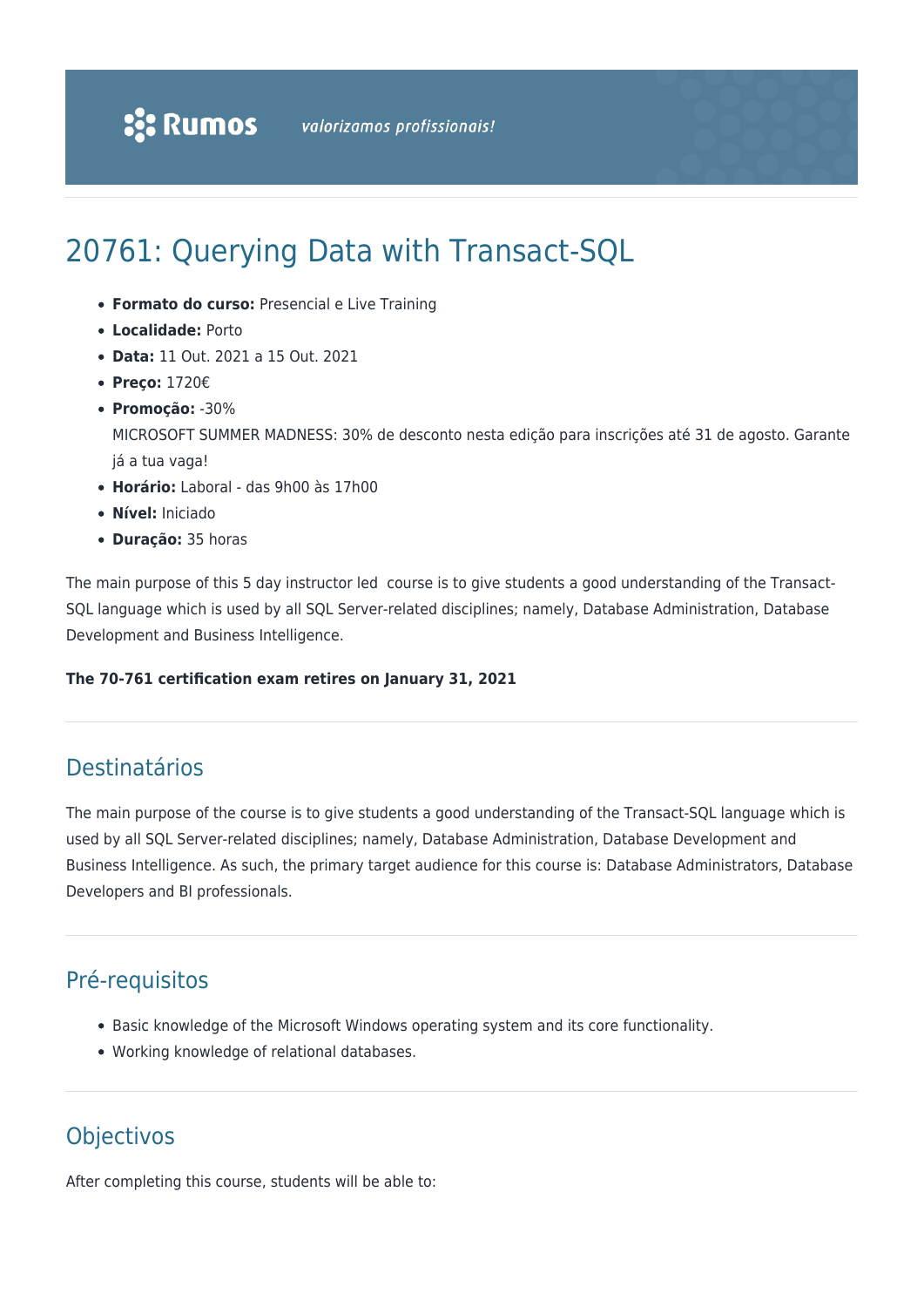- Describe key capabilities and components of SQL Server.
- Describe T-SQL, sets, and predicate logic.
- Write a single table SELECT statement.
- Write a multi-table SELECT statement.
- Write SELECT statements with filtering and sorting.
- Describe how SQL Server uses data types.
- Write DML statements.
- Write queries that use built-in functions.
- Write queries that aggregate data.
- Write subqueries.
- Create and implement views and table-valued functions.
- Use set operators to combine query results.
- Write queries that use window ranking, offset, and aggregate functions.
- Transform data by implementing pivot, unpivot, rollup and cube.
- Create and implement stored procedures.
- Add programming constructs such as variables, conditions, and loops to T-SQL code.

# Programa

#### **Introduction to Microsoft SQL Server**

This module introduces SQL Server, the versions of SQL Server, including cloud versions, and how to connect to SQL Server using SQL Server Management Studio.

#### Lessons

- The Basic Architecture of SOL Server
- SQL Server Editions and Versions
- Getting Started with SQL Server Management Studio

Lab : Working with SQL Server Tools

- Working with SQL Server Management Studio
- Creating and Organizing T-SQL Scripts
- Using Books Online

After completing this module, you will be able to:

- Describe relational databases and Transact-SQL queries.
- Describe the on-premise and cloud-based editions and versions of SQL Server.
- Describe how to use SQL Server Management Studio (SSMS) to connect to an instance of SQL Server, explore the databases contained in the instance, and work with script files that contain T-SQL queries.

#### **Introduction to T-SQL Querying**

This module describes the elements of T-SQL and their role in writing queries. Describe the use of sets in SQL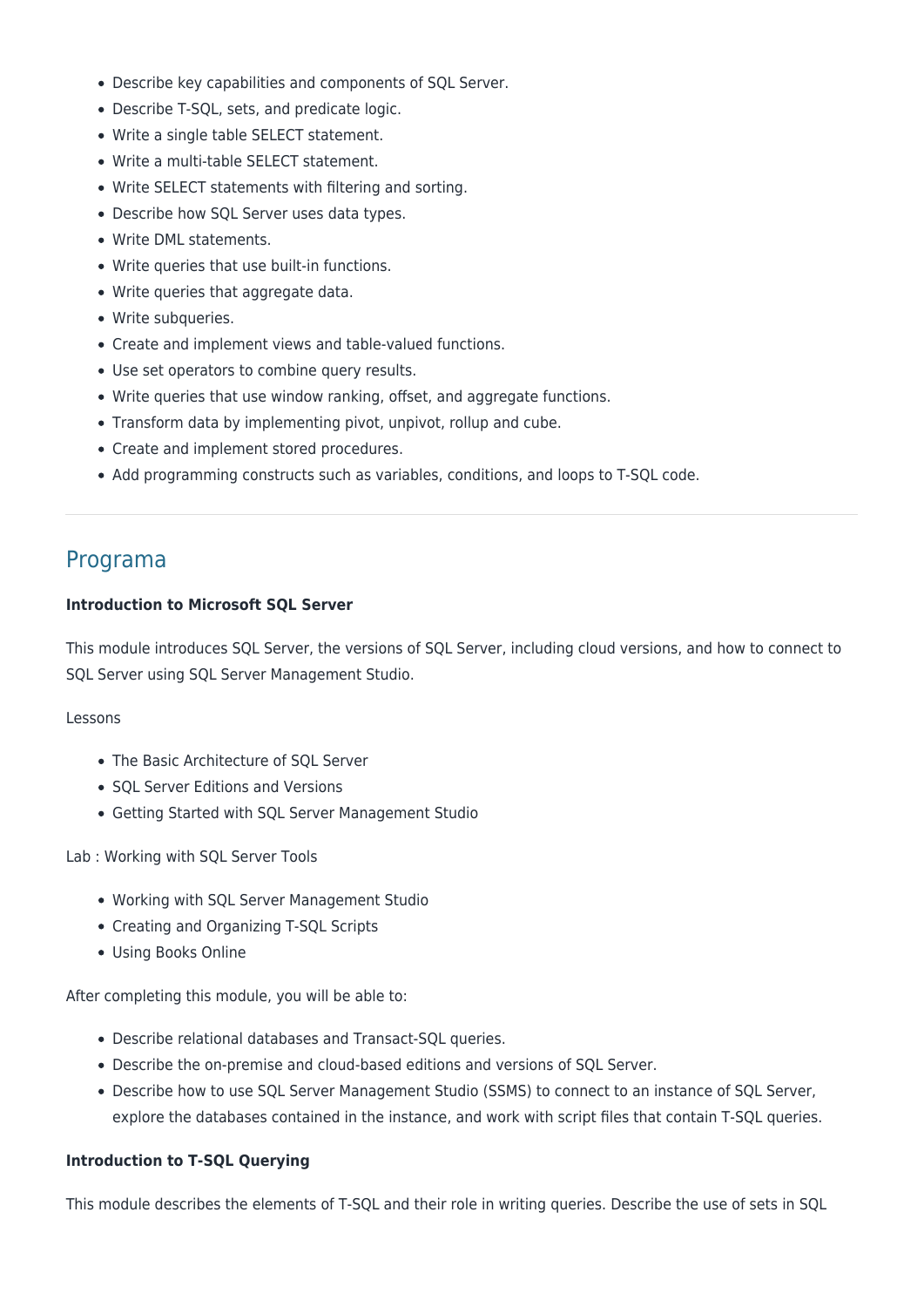Server. Describe the use of predicate logic in SQL Server. Describe the logical order of operations in SELECT statements.

# Lessons

- Introducing T-SQL
- Understanding Sets
- Understanding Predicate Logic
- Understanding the Logical Order of Operations in SELECT statements

# Lab : Introduction to T-SQL Querying

- Executing Basic SELECT Statements
- Executing Queries that Filter Data using Predicates
- Executing Queries That Sort Data Using ORDER BY

After completing this module, you will be able to:

- Describe the role of T-SQL in writing SELECT statements.
- Describe the elements of the T-SQL language and which elements will be useful in writing queries.
- Describe the concepts of the set theory, one of the mathematical underpinnings of relational databases, and to help you apply it to how you think about querying SQL Server
- Describe predicate logic and examine its application to querying SQL Server.
- Explain the elements of a SELECT statement, delineate the order in which the elements are evaluated, and then apply this understanding to a practical approach to writing queries.

# **Writing SELECT Queries**

This module introduces the fundamentals of the SELECT statement, focusing on queries against a single table.

# Lessons

- Writing Simple SELECT Statements
- Eliminating Duplicates with DISTINCT
- Using Column and Table Aliases
- Writing Simple CASE Expressions

# Lab : Writing Basic SELECT Statements

- Writing Simple SELECT Statements
- Eliminating Duplicates Using DISTINCT
- Using Column and Table Aliases
- Using a Simple CASE Expression

After completing this module, you will be able to:

- Describe the structure and format of the SELECT statement, as well as enhancements that will add functionality and readability to your queries
- Describe how to eliminate duplicates using the DISTINCT clause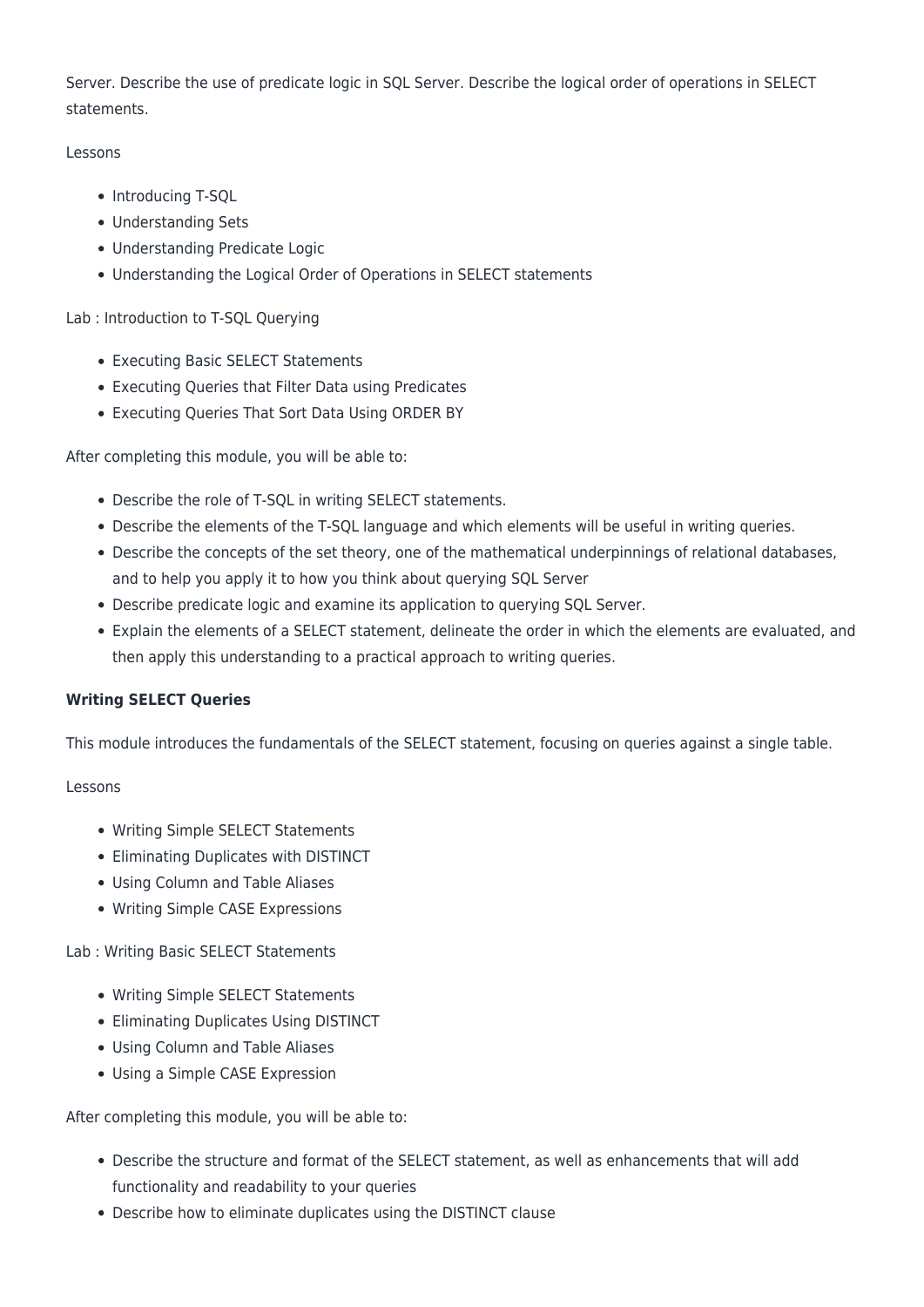- Describe the use of column and table aliases
- Understand and use CASE expressions

# **Querying Multiple Tables**

This module describes how to write queries that combine data from multiple sources in Microsoft SQL Server.

Lessons

- Understanding Joins
- Querying with Inner Joins
- Querying with Outer Joins
- Querying with Cross Joins and Self Joins

Lab : Querying Multiple Tables

- Writing Queries that use Inner Joins
- Writing Queries that use Multiple-Table Inner Joins
- Writing Queries that use Self-Joins
- Writing Queries that use Outer Joins
- Writing Queries that use Cross Joins

After completing this module, you will be able to:

- Explain the fundamentals of joins in SQL Server
- Write inner join queries
- Write queries that use outer joins
- Use additional join types

# **Sorting and Filtering Data**

This module describes how to implement sorting and filtering.

Lessons

- Sorting Data
- Filtering Data with Predicates
- Filtering Data with TOP and OFFSET-FETCH
- Working with Unknown Values

Lab : Sorting and Filtering Data

- Writing Queries that Filter Data using a WHERE Clause
- Writing Queries that Sort Data Using an ORDER BY Clause
- Writing Queries that Filter Data Using the TOP Option
- Write Queries that filter data using the OFFSET-FETCH clause

After completing this module, you will be able to:

Explain how to add an ORDER BY clause to your queries to control the order of rows displayed in your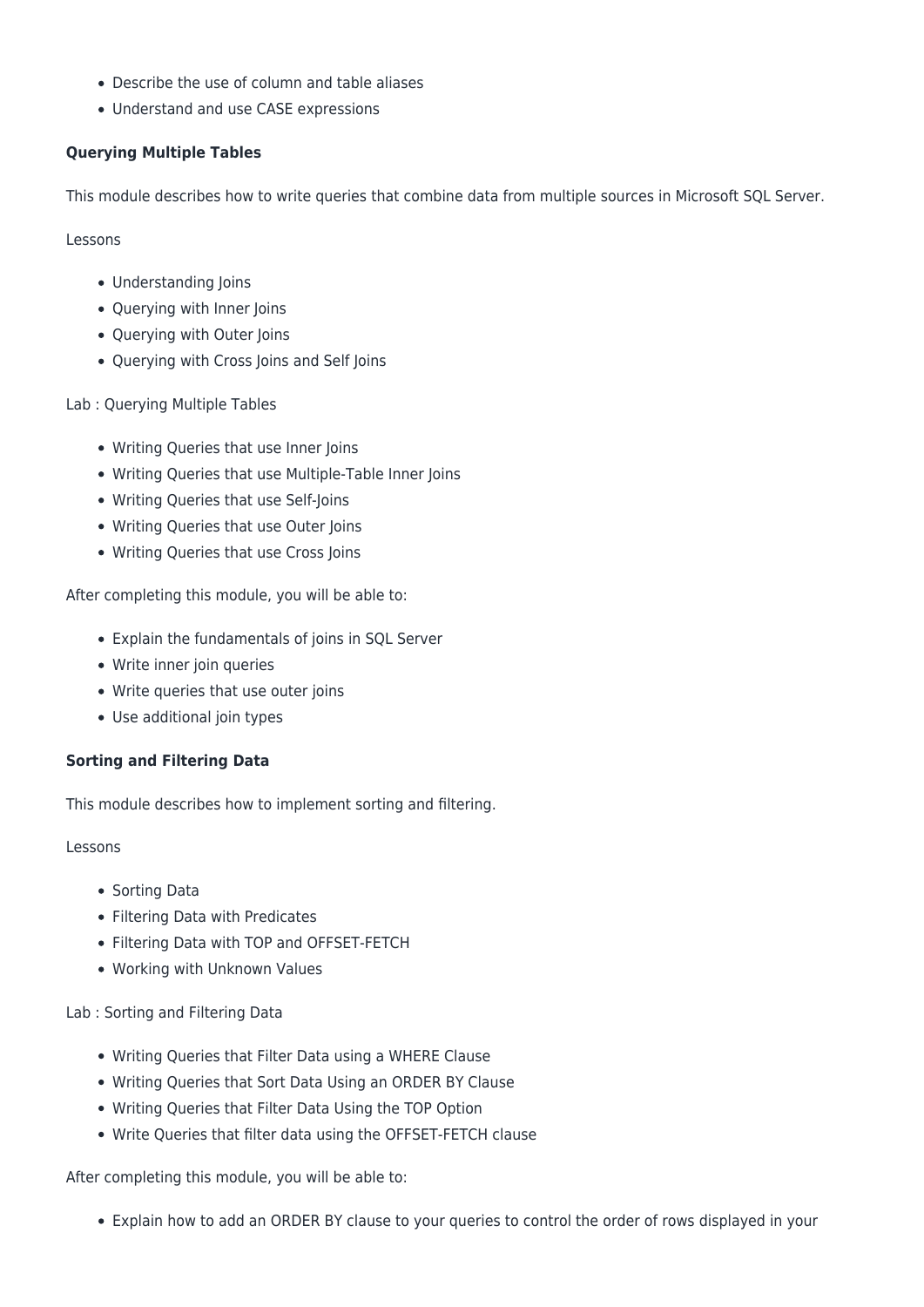query's output

- Explain how to construct WHERE clauses to filter out rows that do not match the predicate.
- Explain how to limit ranges of rows in the SELECT clause using a TOP option.
- Explain how to limit ranges of rows using the OFFSET-FETCH option of an ORDER BY clause.
- Explain how three-valued logic accounts for unknown and missing values, how SQL Server uses NULL to mark missing values, and how to test for NULL in your queries.

#### **Working with SQL Server Data Types**

This module introduces the data types SQL Server uses to store data.

#### Lessons

- Introducing SQL Server Data Types
- Working with Character Data
- Working with Date and Time Data

Lab : Working with SQL Server Data Types

- Writing Queries that Return Date and Time Data
- Writing Queries that use Date and Time Functions
- Writing Queries That Return Character Data
- Writing Queries That Return Character Functions

After completing this module, you will be able to:

- Explore many of the data types SQL Server uses to store data and how data types are converted between types
- Explain the SQL Server character-based data types, how character comparisons work, and some common functions you may find useful in your queries
- Describe data types that are used to store temporal data, how to enter dates and times so they will be properly parsed by SQL Server, and how to manipulate dates and times with built-in functions.

# **Using DML to Modify Data**

This module describes how to create DML queries, and why you would want to.

#### Lessons

- Adding Data to Tables
- Modifying and Removing Data
- Generating automatic column values

Lab : Using DML to Modify Data

- Inserting Records with DML
- Updating and Deleting Records Using DML

After completing this module, you will be able to: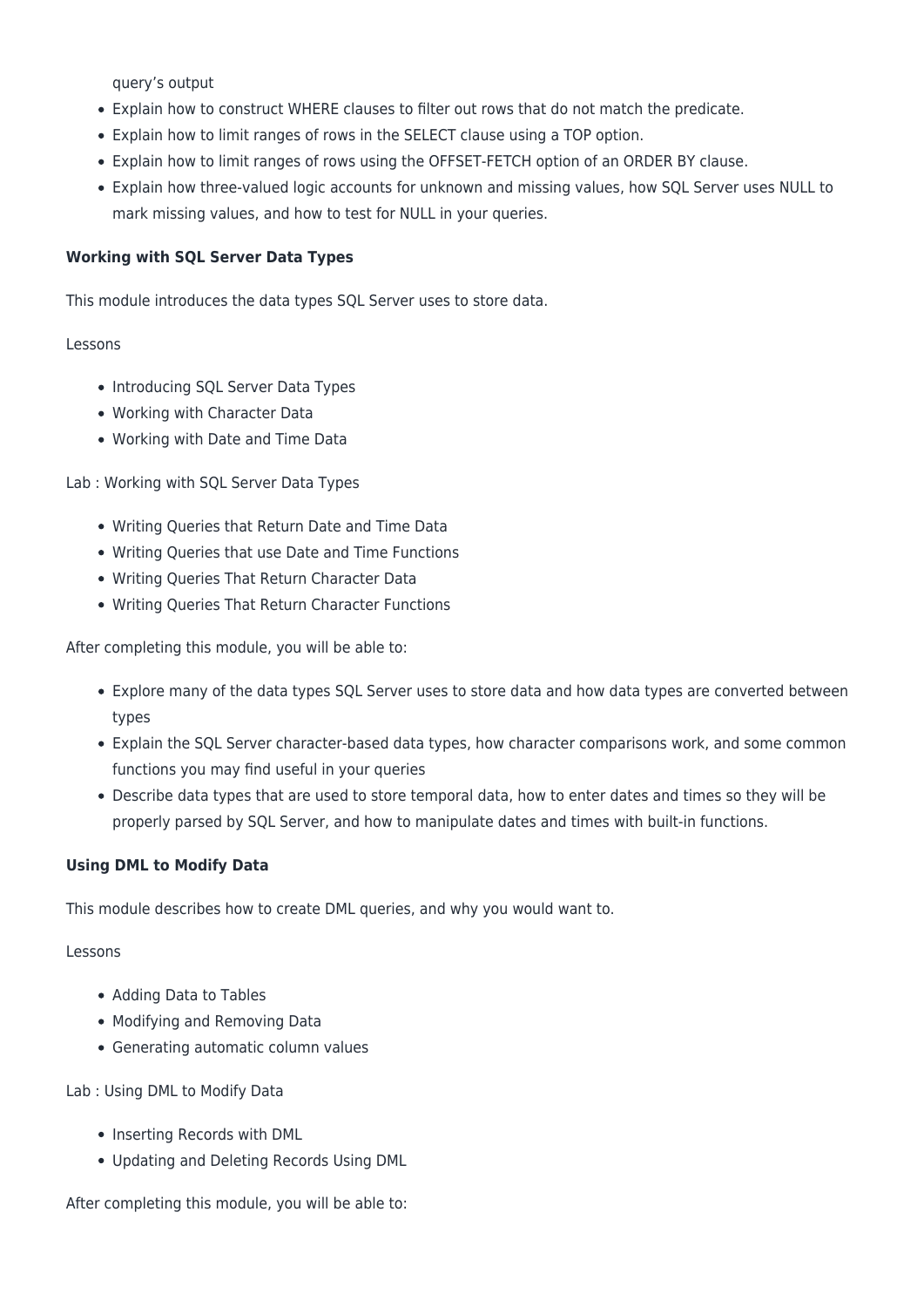- Use INSERT and SELECT INTO statements
- Use UPDATE, MERGE, DELETE, and TRUNCATE.

# **Using Built-In Functions**

This module introduces some of the many built in functions in SQL Server.

#### Lessons

- Writing Queries with Built-In Functions
- Using Conversion Functions
- Using Logical Functions
- Using Functions to Work with NULL

# Lab : Using Built-In Functions

- Writing Queries That Use Conversion Functions
- Writing Queries that use Logical Functions
- Writing Queries that Test for Nullability

After completing this module, you will be able to:

- Describe the types of functions provided by SQL Server, and then focus on working with scalar functions
- Explain how to explicitly convert data between types using several SQL Server functions
- Describe how to use logical functions that evaluate an expression and return a scalar result.
- Describe additional functions for working with NULL

# **Grouping and Aggregating Data**

This module describes how to use aggregate functions.

#### Lessons

- Using Aggregate Functions
- Using the GROUP BY Clause
- Filtering Groups with HAVING

Lab : Grouping and Aggregating Data

- Writing Queries That Use the GROUP BY Clause
- Writing Queries that Use Aggregate Functions
- Writing Queries that Use Distinct Aggregate Functions
- Writing Queries that Filter Groups with the HAVING Clause

After completing this module, you will be able to:

- Describe the built-in aggregate function in SQL Server and write queries using it.
- Write queries that separate rows using the GROUP BY clause.
- Write queries that use the HAVING clause to filter groups.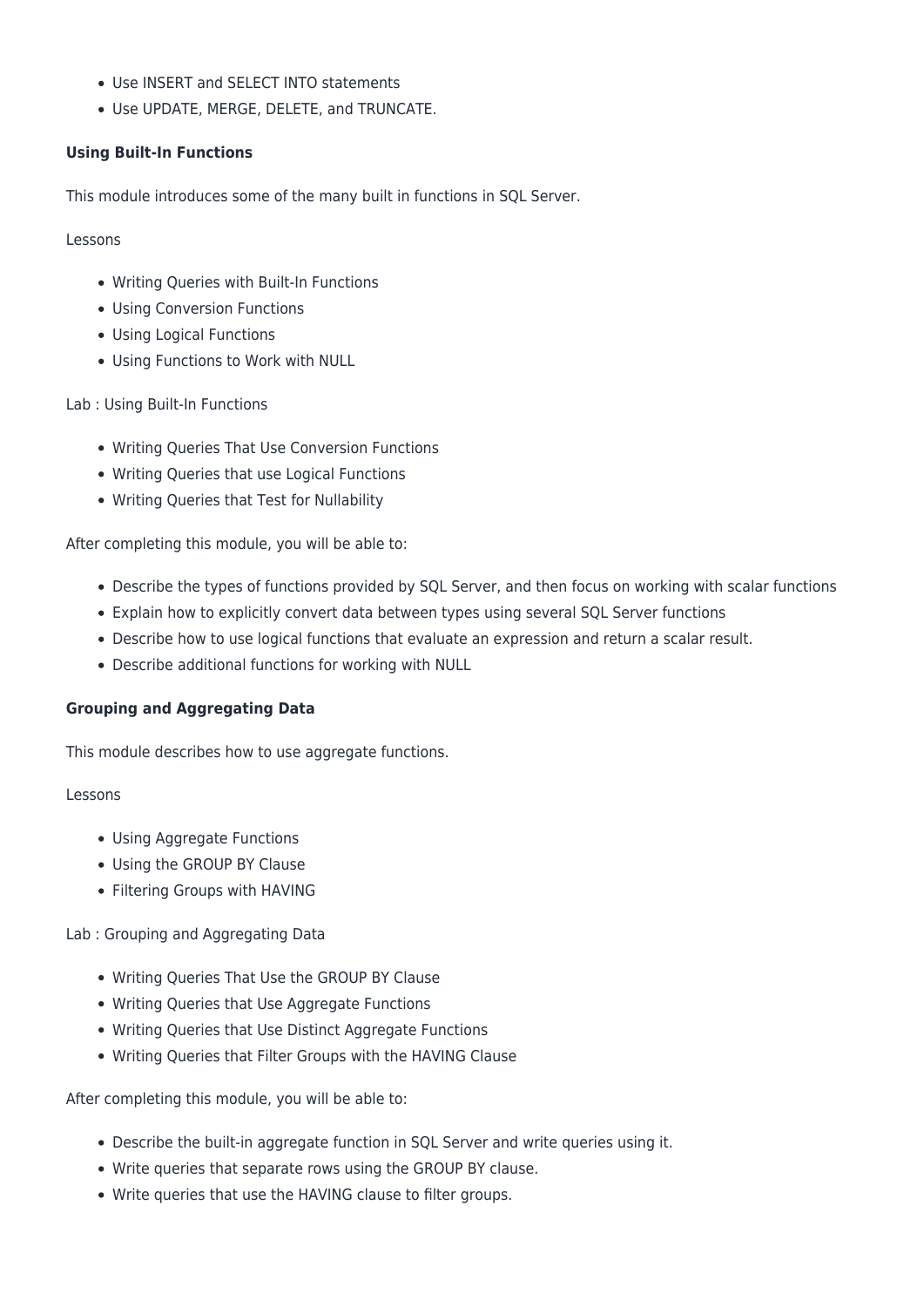# **Using Subqueries**

This module describes several types of subquery and how and when to use them.

# Lessons

- Writing Self-Contained Subqueries
- Writing Correlated Subqueries
- Using the EXISTS Predicate with Subqueries

# Lab : Using Subqueries

- Writing Queries That Use Self-Contained Subqueries
- Writing Queries That Use Scalar and Multi-Result Subqueries
- Writing Queries That Use Correlated Subqueries and an EXISTS Clause

After completing this module, you will be able to:

- Describe where subqueries may be used in a SELECT statement.
- Write queries that use correlated subqueries in a SELECT statement
- Write queries that use EXISTS predicates in a WHERE clause to test for the existence of qualifying rows
- Use the EXISTS predicate to efficiently check for the existence of rows in a subquery.

#### **Using Table Expressions**

Previously in this course, you learned about using subqueries as an expression that returned results to an outer calling query. Like subqueries, table expressions are query expressions, but table expressions extend this idea by allowing you to name them and to work with their results as you would work with data in any valid relational table. Microsoft SQL Server supports four types of table expressions: derived tables, common table expression (CTEs), views, and inline table-valued functions (TVFs). In this module, you will learn to work with these forms of table expressions and learn how to use them to help create a modular approach to writing queries.

#### Lessons

- Using Views
- Using Inline Table-Valued Functions
- Using Derived Tables
- Using Common Table Expressions

# Lab : Using Table Expressions

- Writing Queries That Use Views
- Writing Queries That Use Derived Tables
- Writing Queries That Use Common Table Expressions (CTEs)
- Writing Queries That Use Inline Table-Valued Expressions (TVFs)

After completing this module, you will be able to:

Write queries that return results from views.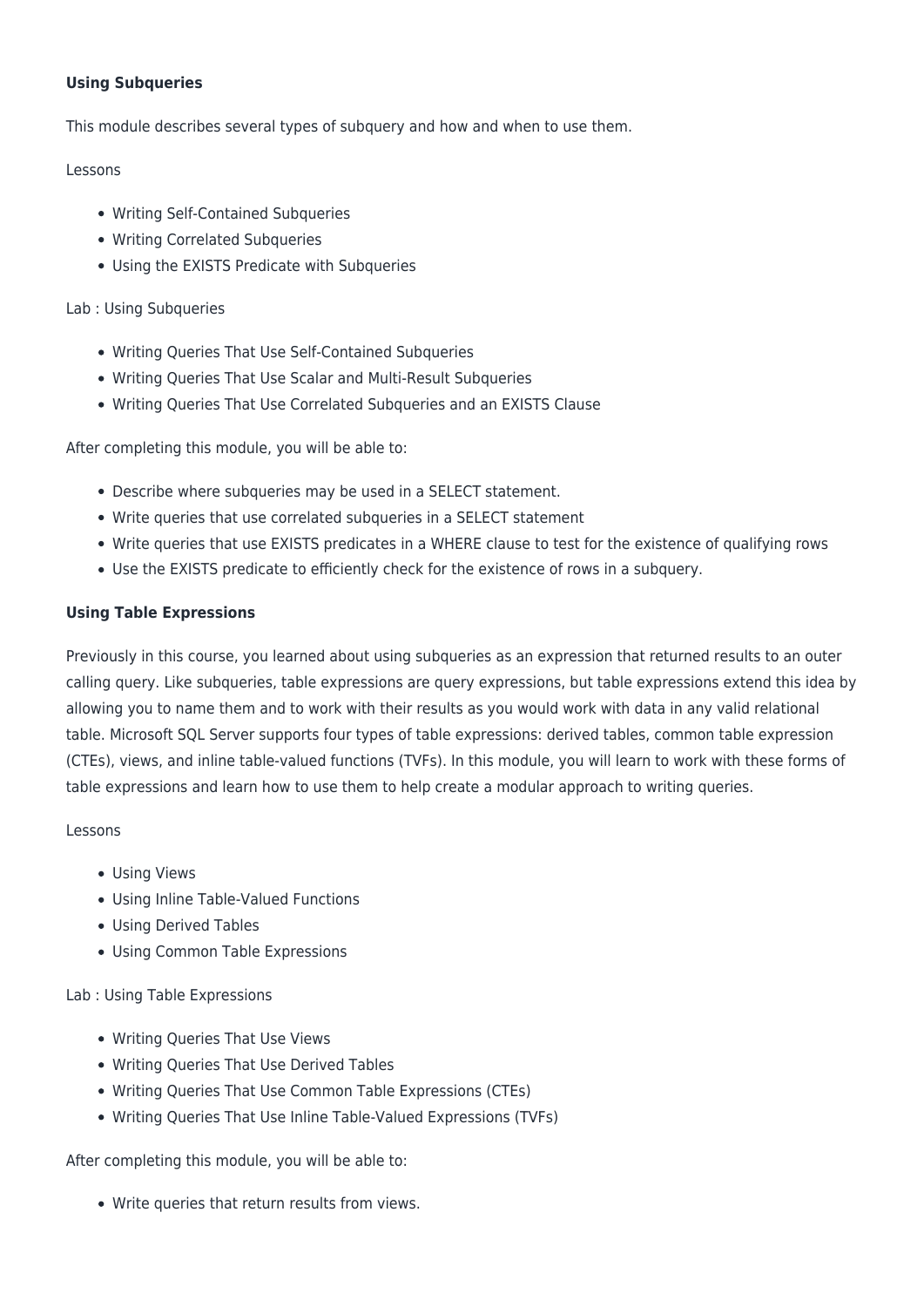- Use the CREATE FUNCTION statement to create simple inline TVFs.
- Write queries that create and retrieve results from derived tables.
- Write queries that create CTEs and return results from the table expression.

#### **Using Set Operators**

This module introduces how to use the set operators UNION, INTERSECT, and EXCEPT to compare rows between two input sets.

Lessons

- Writing Queries with the UNION operator
- Using EXCEPT and INTERSECT
- Using APPLY

#### Lab : Using Set Operators

- Writing Queries That Use UNION Set Operators and UNION ALL
- Writing Queries That Use CROSS APPLY and OUTER APPLY Operators
- Writing Queries That Use the EXCEPT and INTERSECT Operators

After completing this module, students will be able to:

- Write queries that use UNION to combine input sets.
- Write queries that use UNION ALL to combine input sets
- Write queries that use the EXCEPT operator to return only rows in one set but not another.
- Write queries that use the INTERSECT operator to return only rows that are present in both sets
- Write queries using the CROSS APPLY operator.
- Write queries using the OUTER APPLY operator

#### **Using Windows Ranking, Offset, and Aggregate Functions**

This module describes the benefits to using window functions. Restrict window functions to rows defined in an OVER clause, including partitions and frames. Write queries that use window functions to operate on a window of rows and return ranking, aggregation, and offset comparison results.

#### Lessons

- Creating Windows with OVER
- Exploring Window Functions

Lab : Using Windows Ranking, Offset, and Aggregate Functions

- Writing Queries that use Ranking Functions
- Writing Queries that use Offset Functions
- Writing Queries that use Window Aggregate Functions

After completing this module, students will be able to:

Describe the T-SQL components used to define windows, and the relationships between them.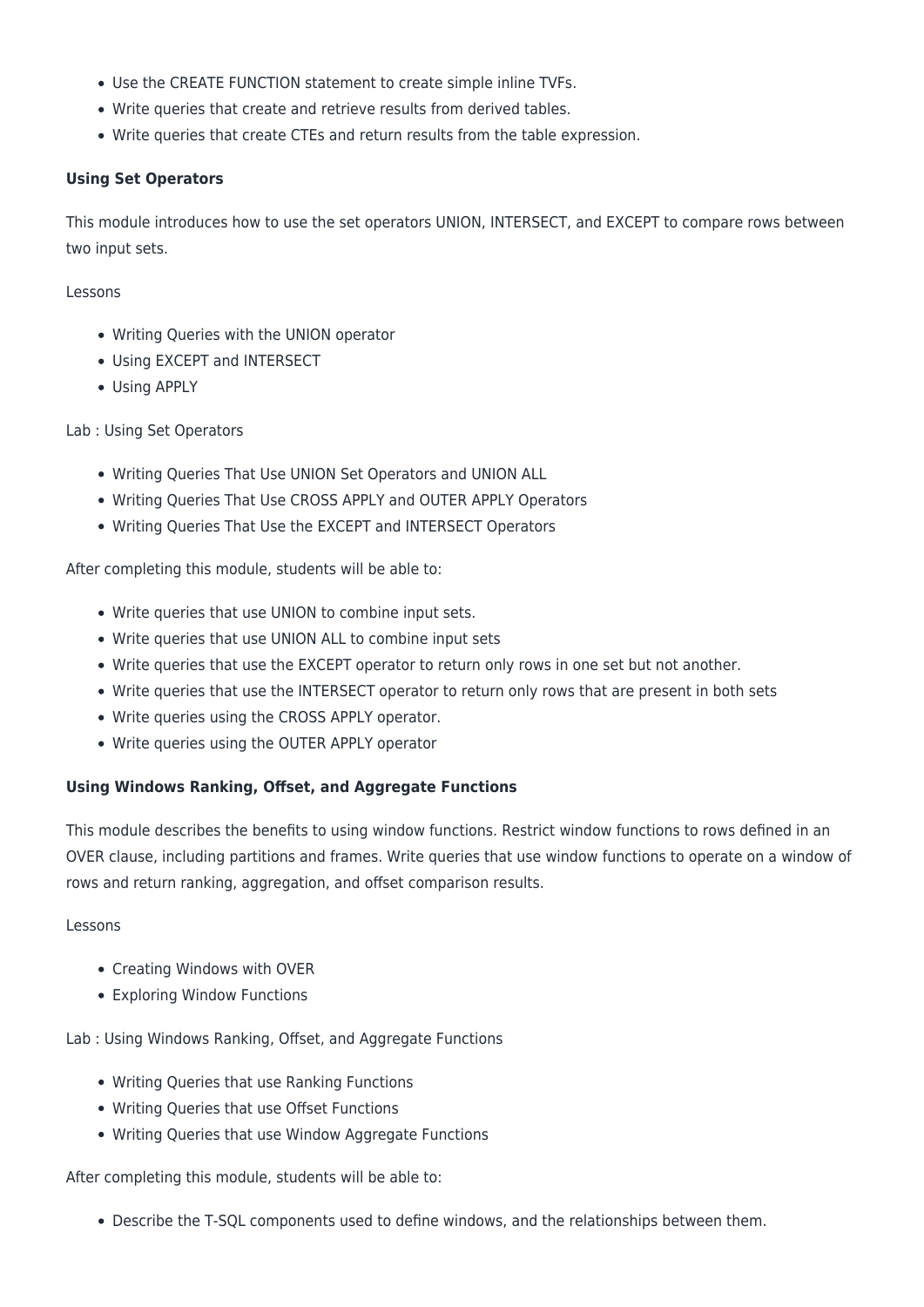- Write queries that use the OVER clause, with partitioning, ordering, and framing to define windows
- Write queries that use window aggregate functions.
- Write queries that use window ranking functions.
- Write queries that use window offset functions

# **Pivoting and Grouping Sets**

This module describes write queries that pivot and unpivot result sets. Write queries that specify multiple groupings with grouping sets.

# Lessons

- Writing Queries with PIVOT and UNPIVOT
- Working with Grouping Sets

# Lab : Pivoting and Grouping Sets

- Writing Queries that use the PIVOT Operator
- Writing Queries that use the UNPIVOT Operator
- Writing Queries that use the GROUPING SETS CUBE and ROLLUP Subclauses

After completing this module, students will be able to:

- Describe how pivoting data can be used in T-SQL queries.
- Write queries that pivot data from rows to columns using the PIVOT operator.
- Write queries that unpivot data from columns back to rows using the UNPIVOT operator.
- Write queries using the GROUPING SETS subclause.
- Write queries that use ROLLUP AND CUBE.
- Write queries that use the GROUPING\_ID function.

# **Executing Stored Procedures**

EXEC and sp\_executesql.

This module describes how to return results by executing stored procedures. Pass parameters to procedures. Create simple stored procedures that encapsulate a SELECT statement. Construct and execute dynamic SQL with

# Lessons

- Querying Data with Stored Procedures
- Passing Parameters to Stored procedures
- Creating Simple Stored Procedures
- Working with Dynamic SQL

# Lab : Executing Stored Procedures

- Using the EXECUTE statement to Invoke Stored Procedures
- Passing Parameters to Stored procedures
- Executing System Stored Procedures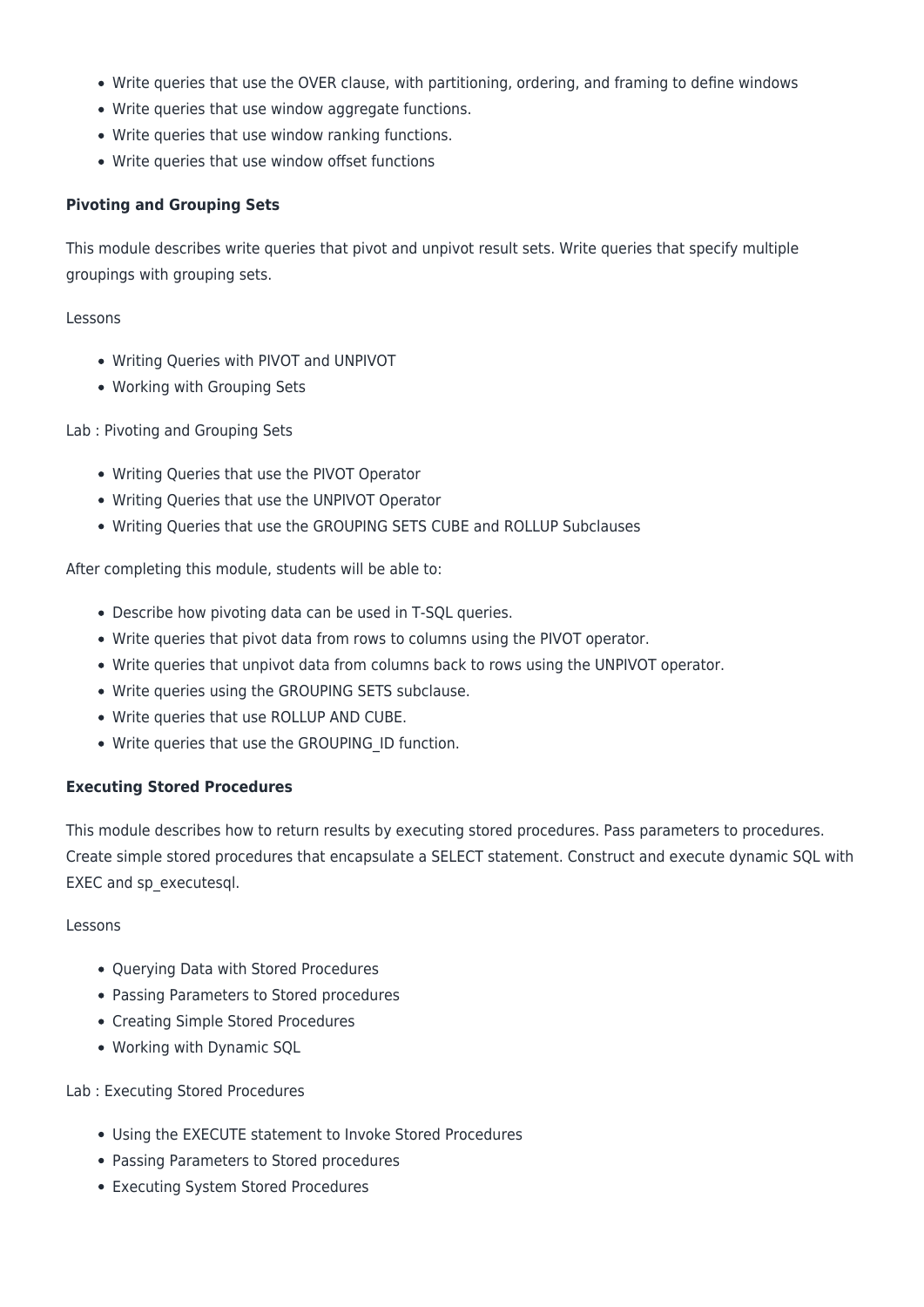After completing this module, students will be able to:

- Describe stored procedures and their use.
- Write T-SQL statements that execute stored procedures to return data.
- Write EXECUTE statements that pass input parameters to stored procedures.
- Write T-SQL batches that prepare output parameters and execute stored procedures.
- Use the CREATE PROCEDURE statement to write a stored procedure.
- Create a stored procedure that accepts input parameters.
- Describe how T-SQL can be dynamically constructed.
- Write queries that use dynamic SQL.

#### **Programming with T-SQL**

This module describes how to enhance your T-SQL code with programming elements.

#### Lessons

- T-SQL Programming Elements
- Controlling Program Flow

#### Lab : Programming with T-SQL

- Declaring Variables and Delimiting Batches
- Using Control-Of-Flow Elements
- Using Variables in a Dynamic SQL Statement
- Using Synonyms

After completing this module, students will be able to:

- Describe how Microsoft SQL Server treats collections of statements as batches.
- Create and submit batches of T-SQL code for execution by SQL Server.
- Describe how SQL Server stores temporary objects as variables.
- Write code that declares and assigns variables.
- Create and invoke synonyms
- Describe the control-of-flow elements in T-SQL.
- Write T-SQL code using IF…ELSE blocks.
- Write T-SQL code that uses WHILE.

#### **Implementing Error Handling**

This module introduces error handling for T-SQL.

#### Lessons

- Implementing T-SQL error handling
- Implementing structured exception handling

Lab : Implementing Error Handling